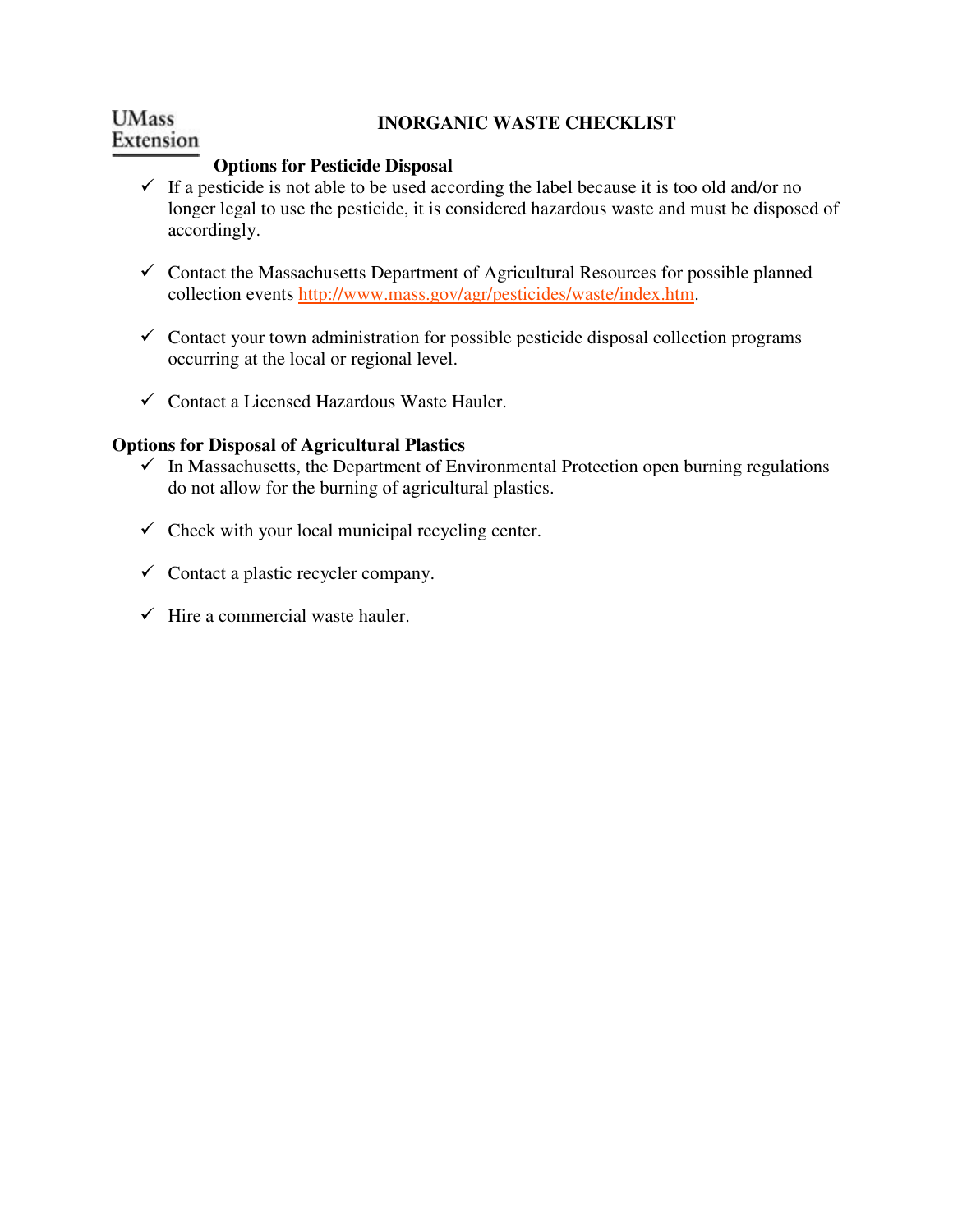# **INORGANIC WASTE MANAGEMENT**

## **Pesticide Disposal**

Many pesticide labels will have instructions for proper disposal. If you are not able to use the pesticide according the label because it is too old and/or no longer legal to use, the pesticide is considered hazardous waste. The Massachusetts Department of Agricultural Resources has held many subsidized collection events in the past. Also, individual communities throughout Massachusetts have annual household hazardous waste collection events. If you are not able to participate in these types of events, then you will have to contact a licensed hazardous waste hauler company.

Contact the Massachusetts Department of Agricultural Resources http://www.mass.gov/agr/pesticides/waste/index.htm and your town administration to find out if

there are pesticide disposal collection programs happening at the local or regional level

# OR

Contact a Licensed Hazardous Waste Hauler. The Massachusetts Statewide Contract for Hazardous Materials Collection lists the following vendors:

- Clean Harbors
- Enviro-Safe Corporation
- Medical Waste Disposal Company
- Triumvirate Environmental Services
- Stericycle, Inc.
- Veolia Environmental Services Technical Solutions, LLC (formerly Onyx Environmental)

## **Agricultural Plastics**

The term "agricultural plastics covers a wide variety of products and plastic types. These include:

- Low density polyethylene (LDPE) and low linear density polyethylene (LLDPE) film used to make silage and haylage bags, bunker silo covers, greenhouse covers, bale wrap, mulch film, and other flexible products.
- High density polyethylene (HDPE), a more rigid plastic used in pesticide containers and nursery pots.
- Polystyrene (PS), another rigid plastic used in nursery containers and flats.
- Polypropylene (PP), used in nursery pots, row covers and woven tarps.

## **Recycling**

Recycled plastics are typically chopped and washed to remove contaminants. They are then dried, melted, and formed into pellets that serve as the raw material to make garbage bags, pilings, fencing, road signs, roofing materials, and many other products.